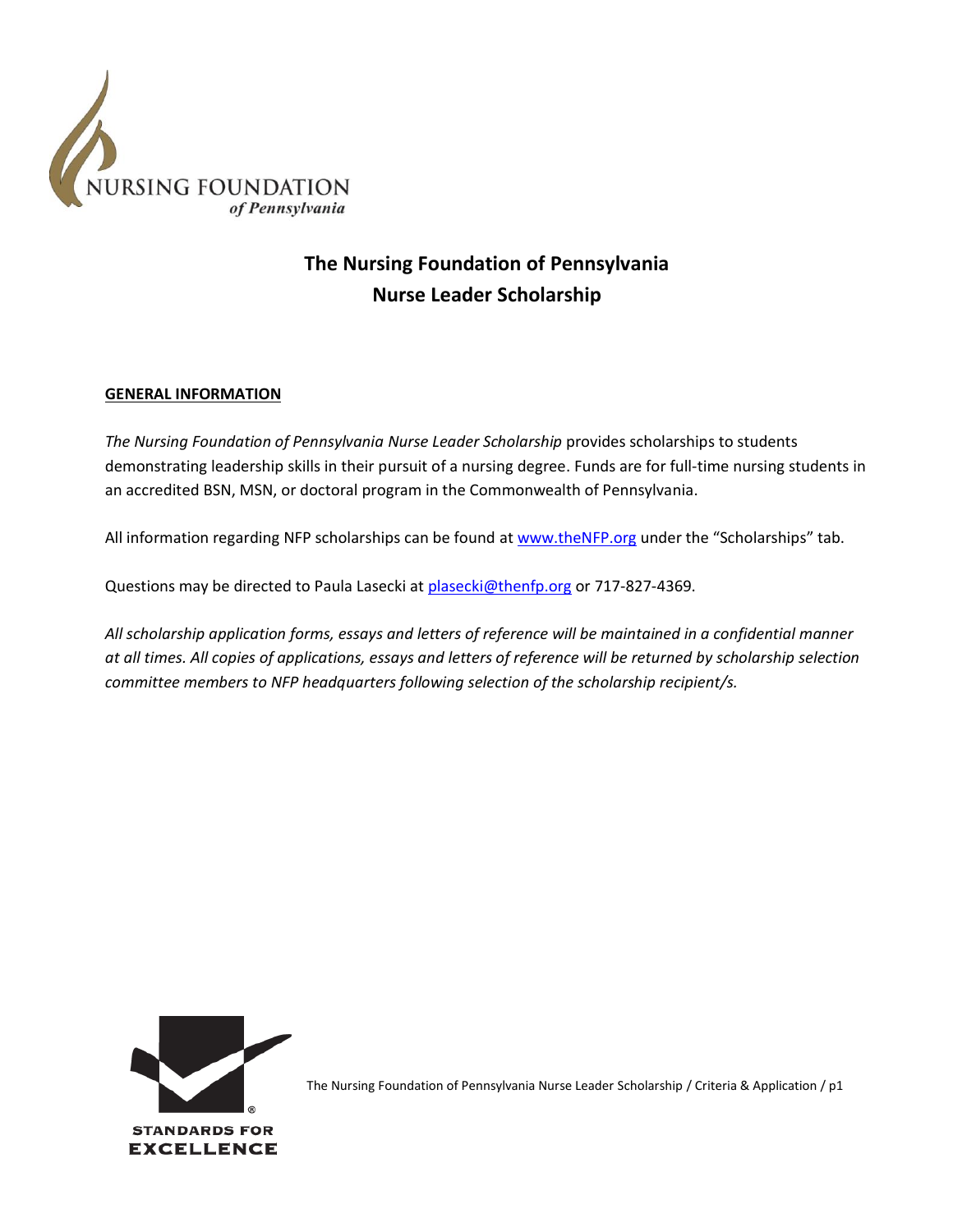

## **CRITERIA**

- 1. The applicant must attend an accredited BSN, MSN, or doctoral program in the Commonwealth of Pennsylvania.
- 2. Applicants must be full-time nursing students.
- 3. Students must have a minimum of 3.0 GPA.
- 4. Students are required to submit completed online application.
- 5. Previous recipients of the Nursing Foundation of Pennsylvania scholarships are not eligible to apply.
- 6. May only apply to one NFP scholarship per calendar year, excluding the Jack Barger scholarship.

#### **HOW TO APPLY**

- 1. Applications must be accompanied by:
	- $\Box$  Official transcript of most recent grades (Fall Semester); Include current course of enrollment on official letterhead
	- $\Box$  Two letters of reference on official letterhead, with at least one being an academic contact (letters should describe the applicant's scholastic abilities, leadership qualities and community service)
	- $\Box$  Completed essays
	- $\Box$  Submit a high-resolution (minimum 300 dpi JPEG format) professional headshot for publicity use by PSNA/NFP **(NOTE: selfies or phone camera photos are not acceptable)**
- 2. Application can only be submitted via website
- 3. Application deadline is **March 30, 2020**

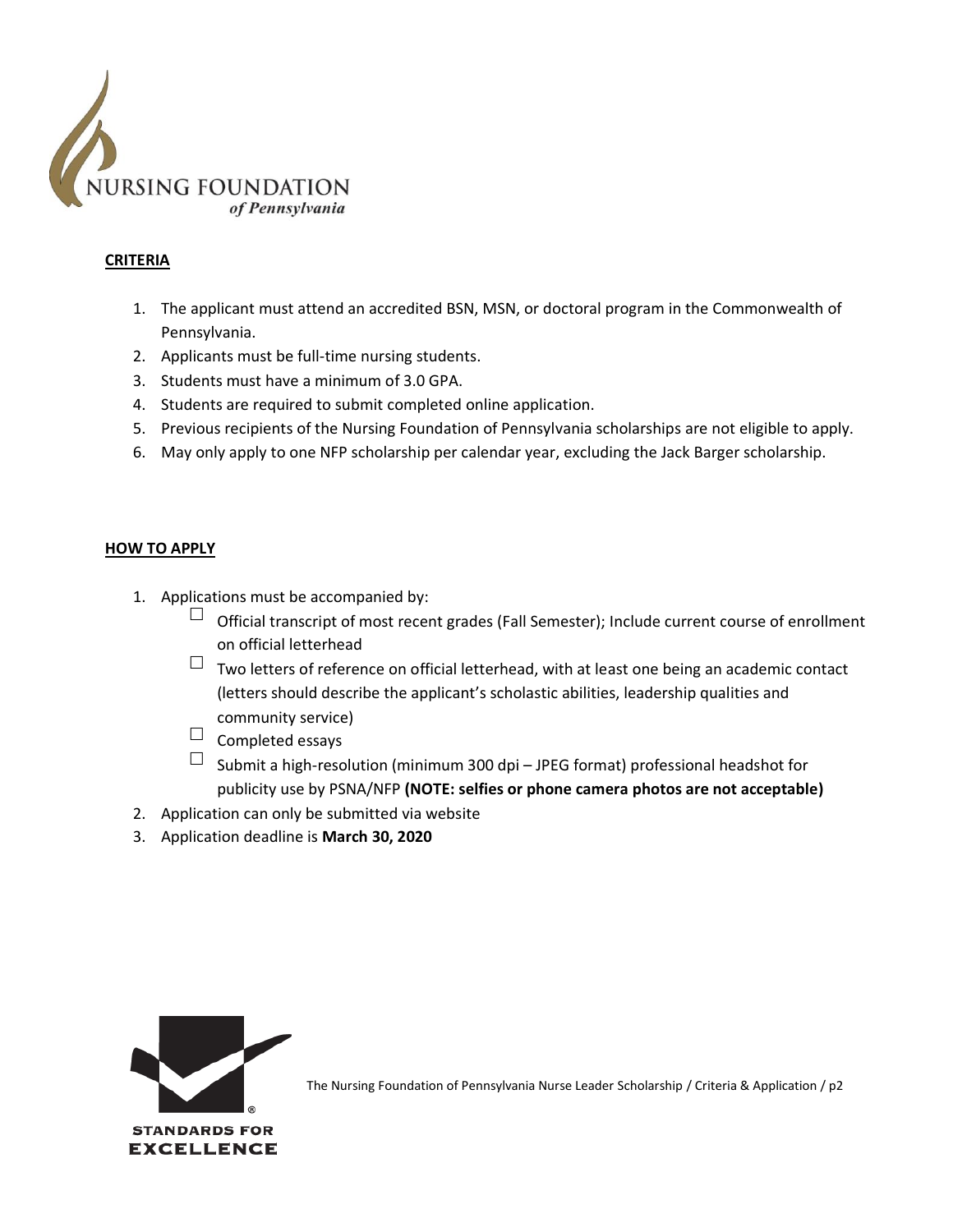

### **POST-AWARD REQUIREMENTS:**

- 1. Within one year, recipients must agree to send a note detailing their academic milestones to NFP's board of trustees (c/o NFP) for NFP promotional purposes.
- 2. As able, scholarship recipients are asked to "pay their gratitude forward" through one or more of the following means to advance the nursing profession:
	- a. Volunteering service to NFP
	- b. Contributing to the mission of NFP
	- c. Making an unrestricted financial gift to NFP
	- d. Otherwise ensuring the perpetuity of NFP
- 3. Upon graduation, provide NFP with your year of graduation and updated contact information. This will be used by NFP when sending invitations and information.
- 4. Membership of the Pennsylvania State Nurses Association (PSNA) is required.
- 5. On a regular basis, provide voluntary submission of published articles and other professional works for use in PSNA/NFP publications and publicity.

**Application deadline is March 30, 2020.**